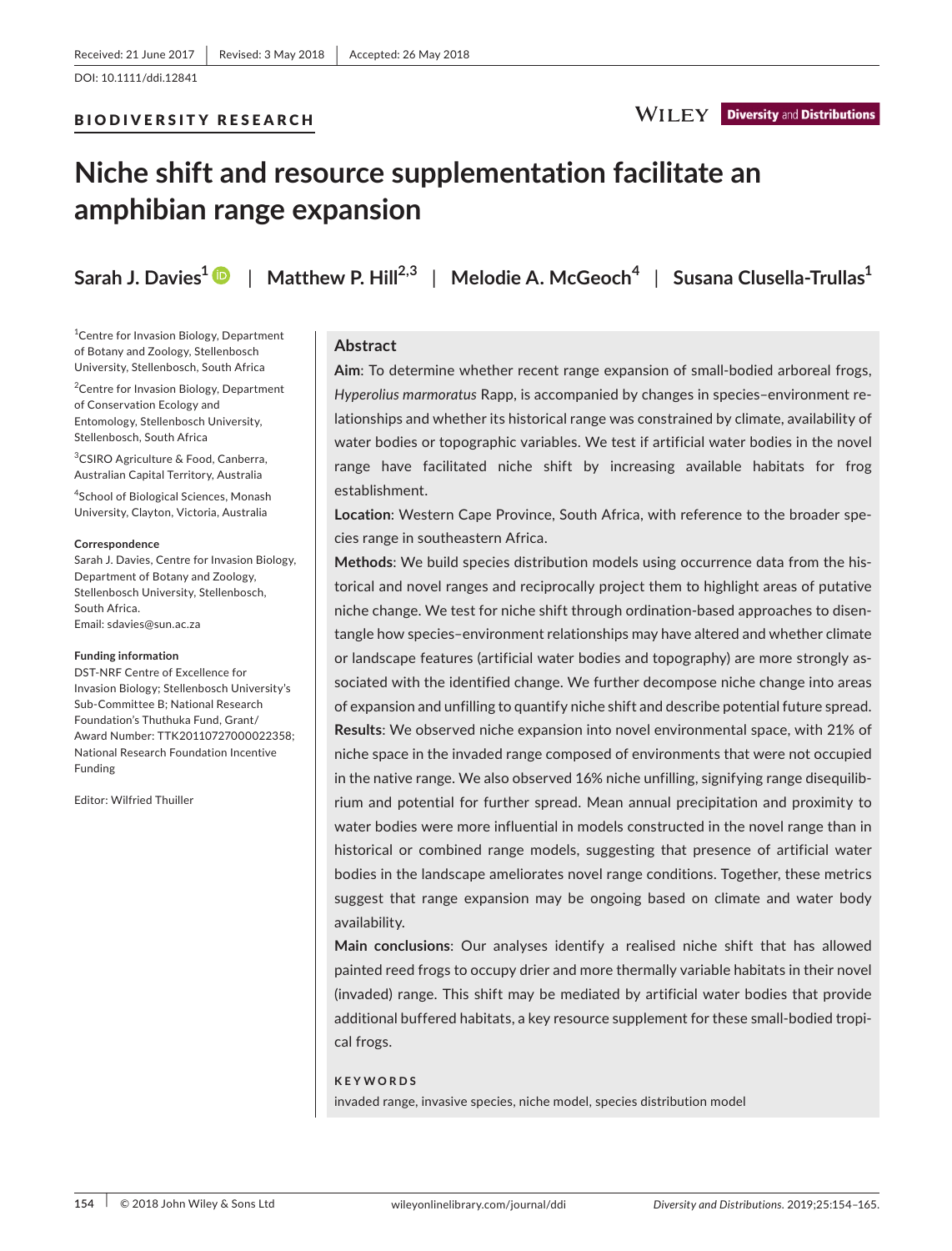# **1** | **INTRODUCTION**

Determining which factors influence the spread and distribution of invasive species can facilitate a range of important outcomes, from describing large-scale patterns of species distributions, to informing local management and control practices (Sax et al., 2007). A useful framework for understanding the limits of distributions and helping to predict future invasion patterns is the concept of the niche. While the niche can be interpreted and analysed in a number of ways, the realised niche, that is the portion of the fundamental niche actually occupied by the species due to limits set by both biotic and abiotic interactions, and dispersal ability (Wiens & Graham, 2005), is useful for investigating broad-scale distribution patterns. The realised niche can be approximated by comparing species–environment relationships across geographical ranges (Broennimann et al., 2012; Guisan, Petitpierre, Broennimann, Daehler, & Kueffer, 2014). A challenge when analysing the realised niche in this manner is that additional processes, including adaptation, may facilitate species range expansion into environments that they were previously not able to occupy. This is termed "niche shift", and identifying signatures of this process is an important area of invasion biology research (Higgins, Richardson, Cowling, & Trinder-Smith, 1999; Hill, Chown, & Hoffmann, 2013; Hill, Gallardo, & Terblanche, 2017).

Species distribution models (SDMs) are widely used to correlate observed distributions with environmental covariates, hence constructing an approximation of the realised niche (Guisan & Thuiller, 2005). The ability of species distribution models to describe the realised niche and accurately predict distributions of invasive populations relies on assumptions of distribution equilibrium (Early & Sax, 2014; Elith & Leathwick, 2009) and niche conservatism (Pearman, Guisan, Broennimann, & Randin, 2007; Wiens & Graham, 2005). When these assumptions are violated, niche models may under- or overpredict range limits, making the identification of niche shift more difficult (see Broennimann & Guisan, 2008). Methods that allow for decomposing niche change into centroid shifts, degree of overlap, and amounts of expansion and unfilling (Guisan et al., 2014) facilitate the quantification of niche shifts and improve the formulation of hypotheses surrounding the mechanisms underlying invasion success such as rapid evolution (Lee, 2002), phenotypic plasticity (Kolbe, VanMiddlesworth, Losin, Dappen, & Losos, 2012; Hill et al., 2013; McCann, Greenlees, Newell, & Shine, 2014) or enemy release (Sax et al., 2007). While climatic predictors are chiefly employed in niche modelling, consideration of human activities and land use is also important for generating hypotheses about the drivers of change (Kearney, 2006) and accounting for temporal changes in species distributions (Rapacciuolo et al., 2012).

Understanding how climate and land use work together to influence niche changes should help to identify undetected areas of occupancy of species that are already introduced (Gallardo, Zieritz, & Aldridge, 2015) and aid conservation and management decisions. Such studies can lead to better targeting of control measures in areas where suitable climate and sites of likely introduction coincide (Peterson, 2003) and allow adaptive management based on initial management outcomes (Muirhead et al., 2006).

The Western Cape Province of South Africa is poor in natural water bodies, particularly larger lentic systems (Shaw, 1988), but artificial impoundments such as farm dams and irrigation canals are common on agricultural land, adding to the freshwater aquatic habitat available in the landscape. Artificial water bodies make up the vast majority (91%) of the water bodies in the Western Cape (Davies, Clusella-Trullas, Hui, & McGeoch, 2013) and provide additional habitat for extralimital and indigenous birds (Froneman, Mangnall, Little, & Crowe, 2001), amphibians (Hazell, Hero, Lindenmayer, & Cunningham, 2004) and invertebrates (Brainwood & Burgin, 2009). In agricultural and peri-urban landscapes of South Africa, they are instrumental in the invasion of painted reed frogs (Davies et al., 2013) and guttural toads (Vimercati, Hui, Davies, & Measey, 2017). Okes, Hockey, and Cumming (2008) found that most water birds that expanded their ranges did so towards the west of South Africa, and suggested that these species were preadapted to using artificial impoundments, although they also made use of a range of natural wetland types. Hockey et al. (2011) found that 13% of 283 South African bird species had expanded their ranges westwards in opposition to climate change model expectations; these were mainly habitat generalists and made use of human-modified habitats, pointing to the need to incorporate human-modified landscape elements in models of range change. In addition to resource supplementation, farm dams may also facilitate the range expansion process by providing stepping stones, corridors (Lobos & Measey, 2002 for *Xenopus laevis*) or networks (Woodford, Hui, Richardson, & Weyl, 2013 for freshwater fish) which increase propagule transfer through the landscape.

The painted reed frog is a member of the Old World tree frogs, and the genus *Hyperolius*, the largest genus of African frogs. The published distribution (Bishop, 2004; Passmore & Carruthers, 1995) is across southeastern Africa, including southern Tanzania, Malawi, Mozambique, Zimbabwe, Zambia, Swaziland and the northern and eastern parts of South Africa (Bishop, 2004; Channing, 2001; Poynton & Broadley, 1987; Figure 1). Starting in about 1997, the species underwent a rapid, long distance range expansion into the southwestern parts of South Africa, probably linked to the transport of nursery plants and garden equipment (Bishop, 2004). Between 1998 and 2009, the frogs spread a distance of approximately 400 km in a westerly direction and established breeding populations around Cape Town and in inland areas of the Western Cape Province (Davies et al., 2013; Figure 1). Western Cape populations exhibit a mixture of genotypes typical of populations from the far northern and eastern parts of South Africa (Tolley, Davies, & Chown, 2008). While the historical range of the painted reed frog has a tropical to subtropical climate with summer rainfall, the novel range has a temperate, Mediterranean-type climate with a bimodal or winter rainfall pattern (Bishop, 2004; Davies et al., 2013; Tolley et al., 2008). Painted reed frogs have broad thermal tolerance (~0 to 40°C; Davies, McGeoch, & Clusella-Trullas, 2015), allowing them to occupy a range of climatically variable habitats in the subtropical regions of southern Africa. However, it is possible that autonomous dispersal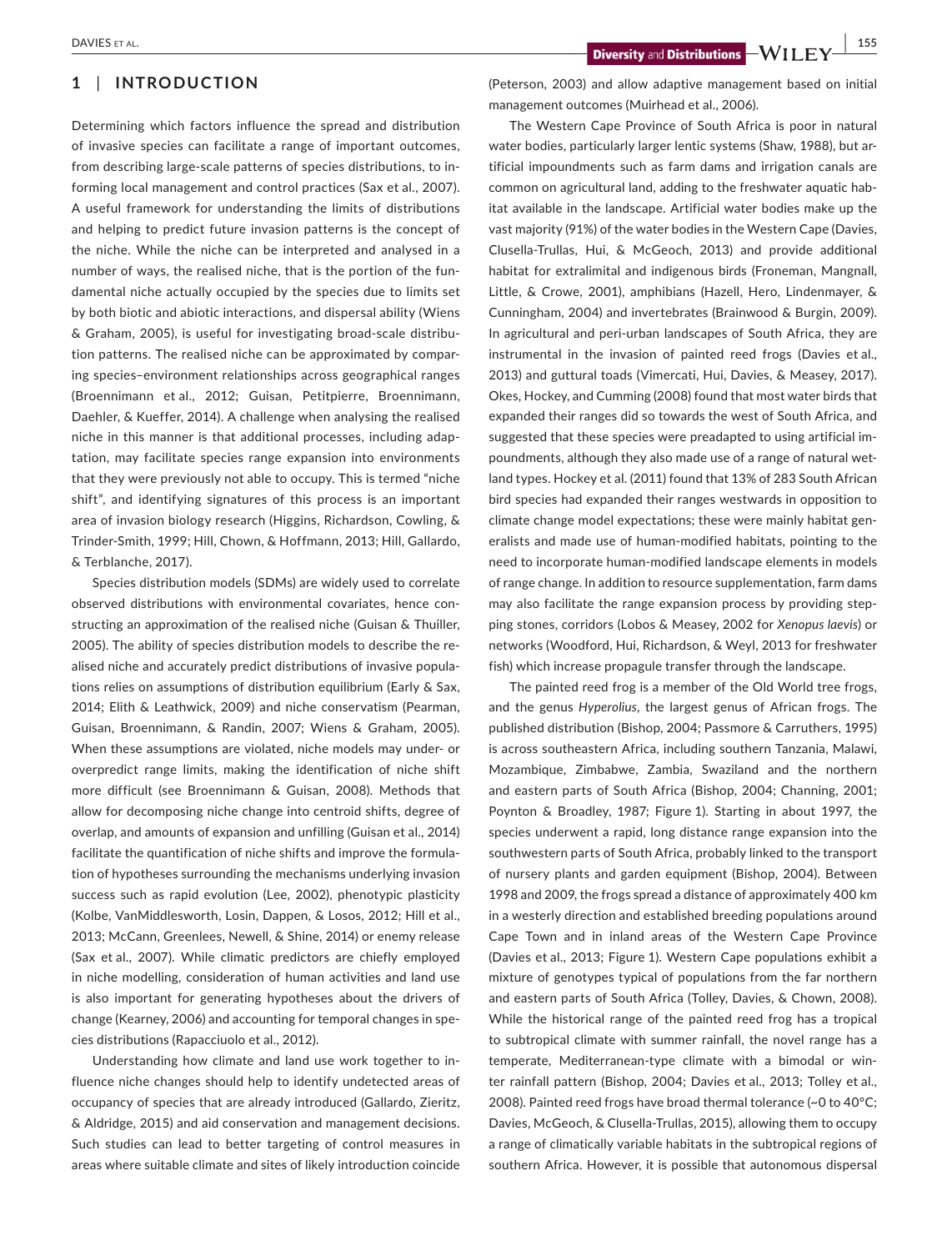



FIGURE 1 Regional range of the painted reed frog, *Hyperolius marmoratus* Rapp, prior to range expansion (main panel). Red dots are presence data used in the models. Inset shows the novel range; white numbers indicate locations mentioned in the text: 1 Cape Town/ Cape Peninsula, 2 Tsitsikamma Forest, 3 Cape Fold mountain ranges, 4 Cape Agulhas, 5 Agulhas Plain, 6 Swellendam, 7 Villiersdorp, 8 Barrydale [Colour figure can be viewed at [wileyonlinelibrary.com\]](www.wileyonlinelibrary.com)

between neighbouring water bodies also played a role in the range expansion (Tolley et al., 2008; Davies et al., 2013). Understanding the non-climatic drivers of range expansion in the painted reed frog may allow potential management actions for *Hyperolius marmoratus* to be targeted more realistically within urban or agricultural areas and may inform local management strategies for other urban exploiters such as the guttural toad, *Sclerophrys gutturalis* (Measey et al., 2014; Vimercati et al., 2017).

In this study, we test for niche change in the painted reed frog (*H. marmoratus* Rapp) across its historical and novel (invaded) ranges in South Africa, to discover whether the species niche in the historical range is constrained by climate or by other environmental characteristics of the historical range. First, we build SDMs using comprehensive occurrence data for the historical and novel ranges of the species within South Africa and apply them in a reciprocal framework (e.g., Broennimann & Guisan, 2008; Fitzpatrick, Weltzin, Sanders, & Dunn, 2007; Hill, Hoffmann, Macfadyen, Umina, & Elith, 2012). We use these SDMs to examine whether the species had overcome its climatic limits during invasion and identify particular areas of niche change. We then decompose the putative niche changes using the centroid shift, overlap, unfilling and expansion

(COUE) scheme of Guisan et al. (2014) to determine whether there have been any changes in niche dimensions during invasion and whether the range expansion has been limited or facilitated by human activities and land use. We particularly focus on topography and the availability of water bodies and rivers as potential drivers of range expansion as these have been shown to influence the accessibility and availability of suitable habitat for *H. marmoratus* (Davies et al., 2013).

# **2** | **METHODS**

# **2.1** | **Occurrence data**

Painted reed frog occurrence data were sourced from existing databases covering South Africa, Lesotho and Swaziland: the South African Frog Atlas Project (SAFAP; Minter et al., 2004; records from 1905 to 2003), the CapeNature State of Biodiversity database (CNSOB; Turner, 2006; records from 1997 to 2006) and systematic and opportunistic sampling across the novel range (Davies et al., 2013; records from 2006 to 2010). In both the SAFAP and CNSOB datasets, records were only retained if they were reported at a resolution of 1 s (0.000278 decimal degrees). Available records from Zimbabwe, Mozambique, Zambia and Malawi were excluded from our analysis due to the risk of misidentification and confusion with other members of the *Hyperolius viridiflavus* complex that occur in the northern part of the species range (Schiøtz, 1971, 1999; Wieczorek, Drewes, & Channing, 2001). *Hyperolius marmoratus sensu stricto* within South Africa, Lesotho and Swaziland was regarded as reliable and formed the focus of our models and analyses (Bishop, 2004; Channing, 2001; Poynton & Broadley, 1987). Within the study domain, the novel range was defined as the portion of the Western Cape Province west of 23°E longitude, while the historical range covered the remainder of South Africa, that is the area north and east of Tsitsikamma forest, the documented historical boundary of the species range (Channing, 2001; Passmore & Carruthers, 1995; Figure 1). The novel and historical occurrence datasets did not overlap and there was clear spatial and temporal separation between the historical distribution ("historical range") and the range expansion area ("novel range") (Davies et al., 2013). This provided two spatially and temporally distinct occurrence datasets (Table 1). In total, 151 verified records of *H. marmoratus* occurrence were available from the novel range and 1,221 records from the historical range.

# **2.2** | **Environmental predictors**

Climatic variables were selected on the basis of known physiological tolerance, ecological relationships and natural history (Wiens & Graham, 2005). We used functionally-relevant proximal variables that were likely to limit painted reed frog distribution: evaporative potential in the driest month of the year in the novel range (January) (Chiew & McMahon, 1992; Davies et al., 2013), degree days for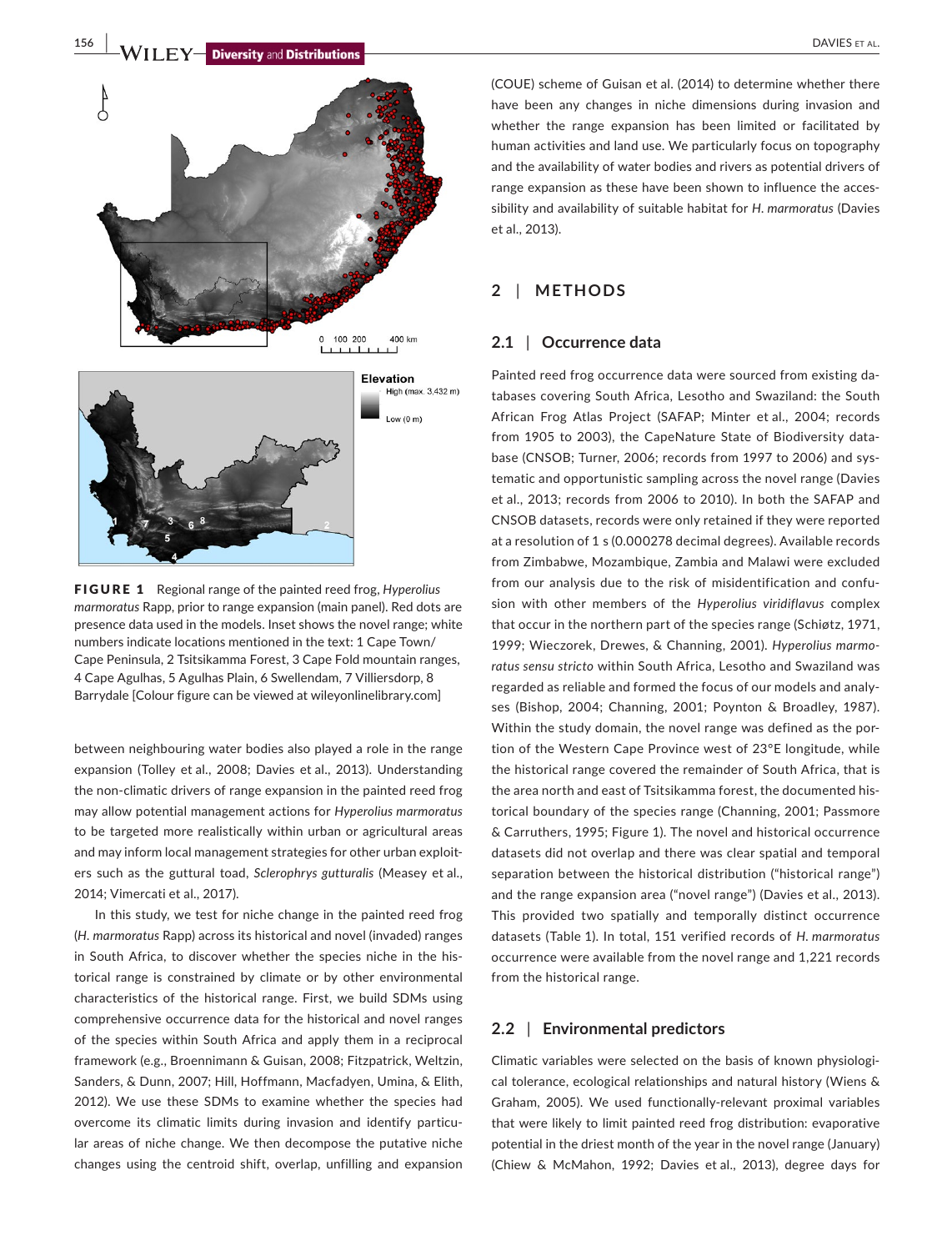TABLE 1 Summary of data sources and numbers of records used in niche models of *Hyperolius marmoratus* Rapp

|                                  | <b>Historical range</b> | Novel range                       |
|----------------------------------|-------------------------|-----------------------------------|
| Years                            | 1908-2003               | 1997-2010                         |
| Sources                          | <b>SAFAP</b>            | SAFAP, CNSOB,<br>authors' surveys |
| No. of presence<br>records       | 1,221                   | 151                               |
| No. of target group<br>absences  | 1.738                   | 28                                |
| No. of random<br>pseudo-absences | 834                     | 166                               |

*Data sources*: South African Frog Atlas Project (SAFAP; Minter et al., 2004), CapeNature State of Biodiversity Database (CNSOB, Turner, 2006) and authors' surveys (Davies et al., 2013).

the three peak winter months (Davies et al., 2013), and mean annual precipitation, a broad-scale range limiter for many amphibians (Wells, 2007). A further climatic variable, daily temperature range in summer, was introduced as a measure of metabolic challenge experienced by frogs during the breeding season. These climate data were extracted from the South African Atlas of Agrohydrology and Climatology at  $1' \times 1'$  resolution (interpolated raster data; Schulze, Maharaj, Lynch, Howe, & Melvil-Thompson, 1997). The predictors were weakly cross-correlated (Spearman's *r* values<0.355), except diurnal temperature range in the breeding season × degree days in winter (*r* = −0.637) and diurnal temperature range in the breeding season × mean annual precipitation (*r* = −0.646) which were moderately correlated.

In addition to climate, the availability of water bodies and riparian corridors provide sheltered microhabitats to amphibians, as well as foraging areas and routes for dispersal. Spatial layers describing artificial water bodies (captured at 30 m resolution) and riparian corridors (rivers; captured at 1:500,000 scale) were obtained from the South African National Freshwater Ecosystem Priority Areas database (NFEPA; Nel et al., 2011). These data were then transformed into gridded data at the same resolution as the climate layers, with cell values being the proximity to the nearest water body or river spatial feature measured using QGIS (Quantum GIS Development Team, Open Source Geospatial Foundation Project 2010 with MMQGIS plugin from [http://michaelminn.com/linux/mmqgis/,](http://michaelminn.com/linux/mmqgis/) accessed 10 July 2014). Artificial water bodies were extracted from the water body layer (i.e., natural water bodies were excluded). Previous habitat modelling (Davies et al., 2013) had suggested that mountainous and rugged areas may be inaccessible to painted reed frogs, so we also examined the effect of topography in the models by including the "terrain morphology" variable from Schulze et al. (1997), which represents a composition of slope, slope form, relief, drainage density and drainage frequency devised by Kruger (1983). High terrain morphology values denote high terrain rugosity, steep slopes and dissected landscapes; values are assigned in six classes (A–F) and 30 subclasses (subclasses 1–30) ranging from plains with low relief (A; subclasses 1–4) to closed hills and mountains with moderate and high relief (E; subclasses 23-29) and tablelands with moderate and high relief (F; subclass 30).

Prior to constructing distribution models and identifying putative changes in species–climate relationships, we defined a geographical background area using the ecoregions dataset defined by Olson et al. (2001), as this biogeographical resolution matched the scale of the invasion. We created geographical masks for each range based on the occupied ecoregions (unique ecoregions that held an occurrence record; Hill et al., 2017; Mateo, Croat, Felicísimo, & Muñoz, 2010). The rationale for this approach was that we wished to restrict model training to areas that fell within suitable potential habitat, but may have not have been colonised for a number of reasons.

Within the defined background, we identified localities where other nocturnal, summer-breeding frog species were recorded in the SAFAP database (52 species, Supporting Information Appendix S1; Minter et al., 2004), during the core painted reed frog breeding months of October to February, but where *H. marmoratus* was not recorded, and used these records as target group absences (*n* = 1,766 records; see Table 1). Considering the conspicuous nature of *H. marmoratus* (loud call >100 dB, large breeding choruses and extended reproductive season, Du Preez & Carruthers, 2009), we assumed that these records closely simulated actual absence data (Barbet-Massin, Jiguet, Albert, & Thuiller, 2012; Mateo et al., 2010) as records were from sites where expert search effort had been made for anurans. Initial distribution models (see Section 2.3 below) were run with this absence dataset, and then, to increase the discrimination and transferability of the models and ensure that the area available to painted reed frogs was accurately represented, we added 1,000 randomly-generated pseudo-absences across the geographical limits defined by the occupied ecoregions (Olson et al., 2001). Therefore, the final pseudo-absence dataset for our models was a combination of biological reasoning (target group absences) and randomly-selected points within potentially suitable habitat and yielded an absence dataset (*n* = 2,766) that fully represented the area available to the species (see Parida, Hoffmann, & Hill, 2015).

# **2.3** | **Modelling approach**

To construct SDMs, we used boosted regression trees (BRTs; Elith, Leathwick, & Hastie, 2008) using the "dismo" package (Hijmans, Phillips, Leathwick, & Elith, 2013) in R (R Development Core Team 2012). Boosted regression trees employ a machine learning approach to refine an initial postulated relationship between the response variable (species presence–absence) and the predictors (Elith et al., 2008). Boosted regression trees allow for robust modelling of nonlinear relationships and interactions between highly correlated predictors and permit the correlations to be examined explicitly (Elith et al., 2008), making them highly suitable for species distribution modelling purposes. We constructed BRTs for three different geographical extents and datasets: training data from the historical range only ("historical model"), from the novel range only ("novel model") and from both historical and novel ranges together ("all-SA model") using all available predictors. Models were constructed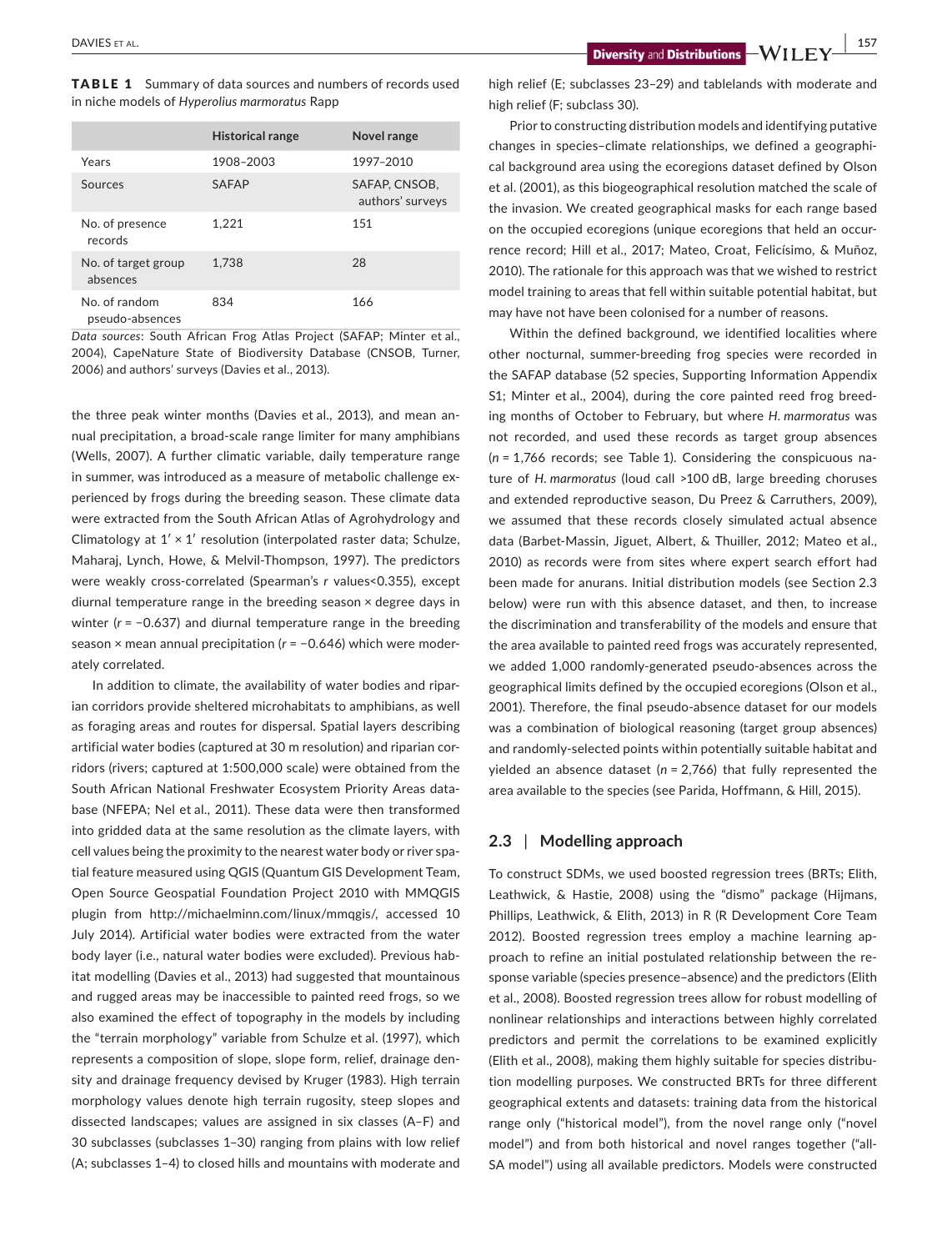**158 WILEY-Diversity** and **Distributions** 

using climate predictors only and then using the full predictor set. We then used the gbm.step function in "dismo" (Hijmans et al., 2013) to build the final models with a learning rate of 0.005, which was low enough to achieve over 1,000 trees, thereby optimising the accuracy of the models and their predictive ability (Elith et al., 2008). Tenfold cross-validation and a bag fraction of 0.5 were used to introduce stochasticity into the model-building process.

Models were evaluated using area under the curve (AUC), sensitivity, specificity and true skill statistic calculated in the "dismo" and "PresenceAbsence" packages in R (Freeman & Moisen, 2008a,b; Hijmans et al., 2013). Model outcomes were assessed in the light of available biological information, including physiology, thermal tolerance and natural history (Rödder, Schmidtlein, Veith, & Lötters, 2009). The final models that had been trained in the novel or historical range were then reciprocally projected to determine whether *H. marmoratus* occupies similar habitats across ranges in South Africa and to identify changes in variable importance between ranges (Fitzpatrick et al., 2007; Hill et al., 2012). To measure niche overlap between pairs of models projected onto the same geographical space, we used Schoener's *D* (Schoener, 1974) and the niche similarity test in R package "ecospat" (Di Cola, Broennimann, Petitpierre, Breiner, D'Amen, et al. 2017).

# **2.4** | **Niche overlap in environmental space**

To quantify potential shifts in the niche of *H. marmoratus*, we used the Centroid, Overlap, Unfilling, Expansion (COUE) framework of Guisan et al. (2014) to decompose niche changes into centroid shifts, degree of overlap and amounts of unfilling and expansion. We first conducted a principal components analysis (PCA) across both historical and invaded niches. Then, for calculation of the niche shift metrics (stability, expansion, unfilling), using the R package "ecospat", we rescaled the first two PCA axes to a resolution (extent) of 100 × 100 cells (Broennimann et al., 2012; Petitpierre et al., 2012) to reduce the effects of geographical extent, sampling bias and missing data. This rescaling process allows for different niches to be compared directly, as it reduces the effects of sampling bias and missing data within and between ranges (Broennimann et al., 2012). The species occurrence points were then projected onto the respective niche surfaces, and the density of occurrence points for each grid cell was calculated using kernel smoothing, which allows the density (as opposed to frequency) of occurrences to be compared, so that occupied environmental space is better represented (Broennimann et al., 2012). These twodimensional representations of the niche maximise environmental differences and allow for any differences in range size to be largely discounted. This analysis allows us to distinguish between true niche shift and apparent shift due to occupation of environments that were not available in the historical range. The native and invaded niche surfaces were overlaid and the niche metrics were calculated at the intersection of the two surfaces within the total niche space available (Guisan et al., 2014; Petitpierre et al., 2012) as follows: (a) niche expansion describes environments which are

available in both native and invaded niches, but only occupied in the invaded niche (Guisan et al., 2014). (b) niche stability refers to those environments which are occupied in both native and invaded niches. (c) niche unfilling describes environmental space in the native range that is available, but not yet exploited, in the invaded range. We ran the PCA first on the four climate predictors only and then used the full variable set (seven variables) to examine the effect of adding topography and proximity to water bodies.

# **2.5** | **Environmental similarity across the ranges**

Niche models can be sensitive to the availability and distribution of environmental gradients in the study area, and projecting models outside the training area may result in extrapolation beyond the reference range of one or more environmental predictors (Mandle et al., 2010; Parida et al., 2015). Such predictions can be unreliable, so we used multivariate environmental similarity surfaces (MESS; Elith, Kearney, & Phillips, 2010; Elith et al., 2011) in "dismo" to measure environmental similarity across each range and permit the identification of non-analogue environments that may affect the models (Guisan et al., 2014). In a separate analysis, we also compared the mean distance between water bodies in the historical and novel ranges through determining the nearest neighbour. We then compared the mean nearest neighbour distances between ranges using ANOVA.

# **3** | **RESULTS**

# **3.1** | **Species distribution models: best predictors and model performance**

Mean annual precipitation was the most influential variable in the novel range and diurnal temperature range was most influential in the historical range (Table 2). The models displayed consistently high AUC values (0.907–0.999) and correctly identified most presences (high specificity) and absences (high sensitivity; see Table 3). True skill statistic was ≥0.827 for all models, indicating reasonably accurate predictions of current distributions by the novel, historical and all-SA models (Table 3). Reciprocal projections of the novel, historical and all-SA models showed that the models had high predictive ability in the reciprocal ranges (0.763–0.987). Variable response curves are shown in Supporting Information Appendix S4.

# **3.2** | **Areas of concordance**

Models trained with all-SA data gave similar predictions, probably because of the large geographical overlap of the two training areas (approx. 90%). Areas of concordance between all of the models were along the east coast and northeastern inland parts of the country (high suitability); the high elevation and generally arid central part of the country (low suitability); and the mountainous central parts of the Western Cape Province (Swellendam to Villiersdorp) (low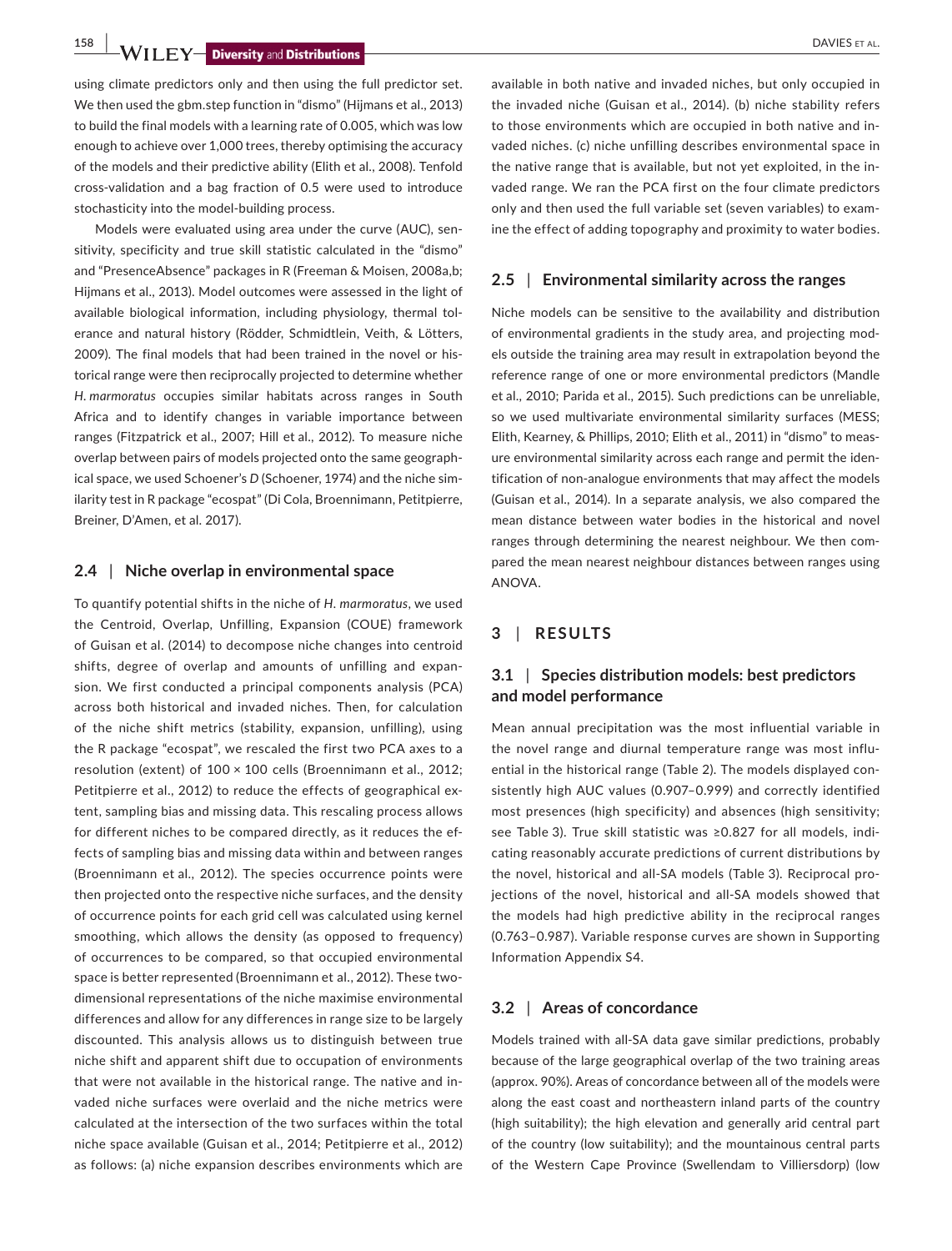**|** DAVIES et al. **159**

# **3.3** | **Predictions for the novel range**

Predictions of the historical model in the novel range correctly show a high probability of occurrence in the east of the region and in the lowlands of the southwestern Cape, and that the southernmost area, the Agulhas Plain, has not been colonised. The model trained in the novel range showed more limited areas of suitable habitat (Figure 2b), compared with the other two models (Figure 2a,c) which predicted larger areas of suitable habitat across the Western Cape. The areas of suitable habitat predicted by the models generally fell into three main parts: (i) the mesic eastern part of the novel range, near its boundary with the historical range, with a narrow extension westward along the Cape Fold mountain foothills towards Swellendam (see Figure 1 for locations of places mentioned); (ii) the western part of the province from the southernmost tip of South Africa (Cape Agulhas) to the Cape Peninsula and northwards into the Cape Fold mountains; and (iii) the Cape Peninsula in the extreme

TABLE 2 Relative influence of predictors in the boosted regression tree (BRT) models of *Hyperolius marmoratus* ranges

|                                           | Relative influence in models (%) |                   |        |
|-------------------------------------------|----------------------------------|-------------------|--------|
| <b>Predictors</b>                         | <b>Historical</b>                | <b>Novel</b>      | AII-SA |
| Evaporation in the driest<br>month        | 12.6                             | 11.3              | 16.1   |
| Diurnal temp. range in<br>breeding season | 27.5                             | 22.3              | 22.8   |
| Degree days in winter                     | 23.5                             | 10.2 <sup>2</sup> | 22.6   |
| Mean annual precipitation                 | 19.4                             | 31.5              | 19.6   |
| Topography                                | 5.1                              | 8.6               | 7.2    |
| Distance to rivers                        | 3.1                              | 4.4               | 3.1    |
| Distance to artificial<br>water bodies    | 8.8                              | 11.8              | 9.6    |

*Notes*. Values are variable contributions to models. "Historical", "novel" and "all-SA" denote the range areas used to train the models. All variables were retained after model simplification based on change in deviance when the predictor was removed (gbm.simplify function in "dismo" package of R; Hijmans et al., 2013).

southwest. This latter area is highly mountainous, flanked by a narrow coastal belt and thus provides little accessible habitat and few wetlands.

The historical and all-SA models made similar predictions when projected onto the novel range, but differed in the extent of suitable habitat (Figure 2b,c). Both models predicted that the riparian corridors of the largest rivers, which mostly fall in the eastern part of the novel range, were suitable. Some suitable areas were predicted to the north of Cape Town, but these are not in fact occupied by painted reed frogs.

# **3.4** | **Predictions for the rest of South Africa**

The model trained in the novel range correctly predicted occurrence of painted reed frogs across large areas of the historical range in northern and eastern South Africa. The novel model also predicted a much broader area of occurrence than did the historical or all-SA models (Figure 2b), suggesting that parts of the interior mountain ranges (e.g., the Maloti-Drakensberg mountain foothills) may be suitable habitat for painted reed frogs. However, the model predictions in this area should be interpreted with caution because some of these parts of northeastern South Africa are extrapolations outside the training range of the models (see MESS maps in Supporting Information Appendix S2).

### **3.5** | **Niche overlap and niche shift**

The COUE analysis revealed a shift in the climate niche centroid towards areas with higher evaporation and thermal variability when both the climate only and full predictor sets were used (Figure 3). Figure 3b shows the interplay between humidity/aridity, temperature and temperature variability (PC axis 1) and habitat availability/ quality (PC axis 2) in determining the niche of *H. marmoratus* (see Supporting Information Appendix S3 for predictor loadings on the PC axes). The analysis using the full predictor set of seven variables showed that 21% of the painted reed frog's climate niche is within novel climate space, reflecting niche expansion. However, some suitable areas in the novel range are not occupied (16% unfilling when calculated using only the common niche space). This indicates that there is disequilibrium or ongoing range unfilling in the novel range. The niche also shows 79% stability, indicating that the majority of the niche space is common between the historical and novel ranges (see Table 4).

TABLE 3 Performance of reciprocal niche models (boosted regression trees; BRTs) of *Hyperolius marmoratus* trained in the historical, novel or all-SA ranges

| Model      | <b>Threshold</b> | $AUC_{train}$     | Sensitivity       | <b>Specificity</b> | <b>TSS</b> |
|------------|------------------|-------------------|-------------------|--------------------|------------|
| Historical | 0.58             | $0.973 \pm 0.003$ | $0.907 \pm 0.009$ | $0.920 \pm 0.009$  | 0.827      |
| Novel      | 0.80             | $0.999 \pm 0.000$ | $0.980 \pm 0.012$ | $1 \pm 0$          | 0.980      |
| All-SA     | 0.57             | $0.976 \pm 0.003$ | $0.920 \pm 0.008$ | $0.914 \pm 0.009$  | 0.834      |

*Notes*. Models were built using a learning rate of 0.005, 10-fold cross-validation and a bag fraction of 0.5). Threshold = optimal threshold that maximises sensitivity + specificity; AUC $_{\text{train}}$  = AUC of the model in the training range; values are mean ± *SD*; TSS = true skill statistic.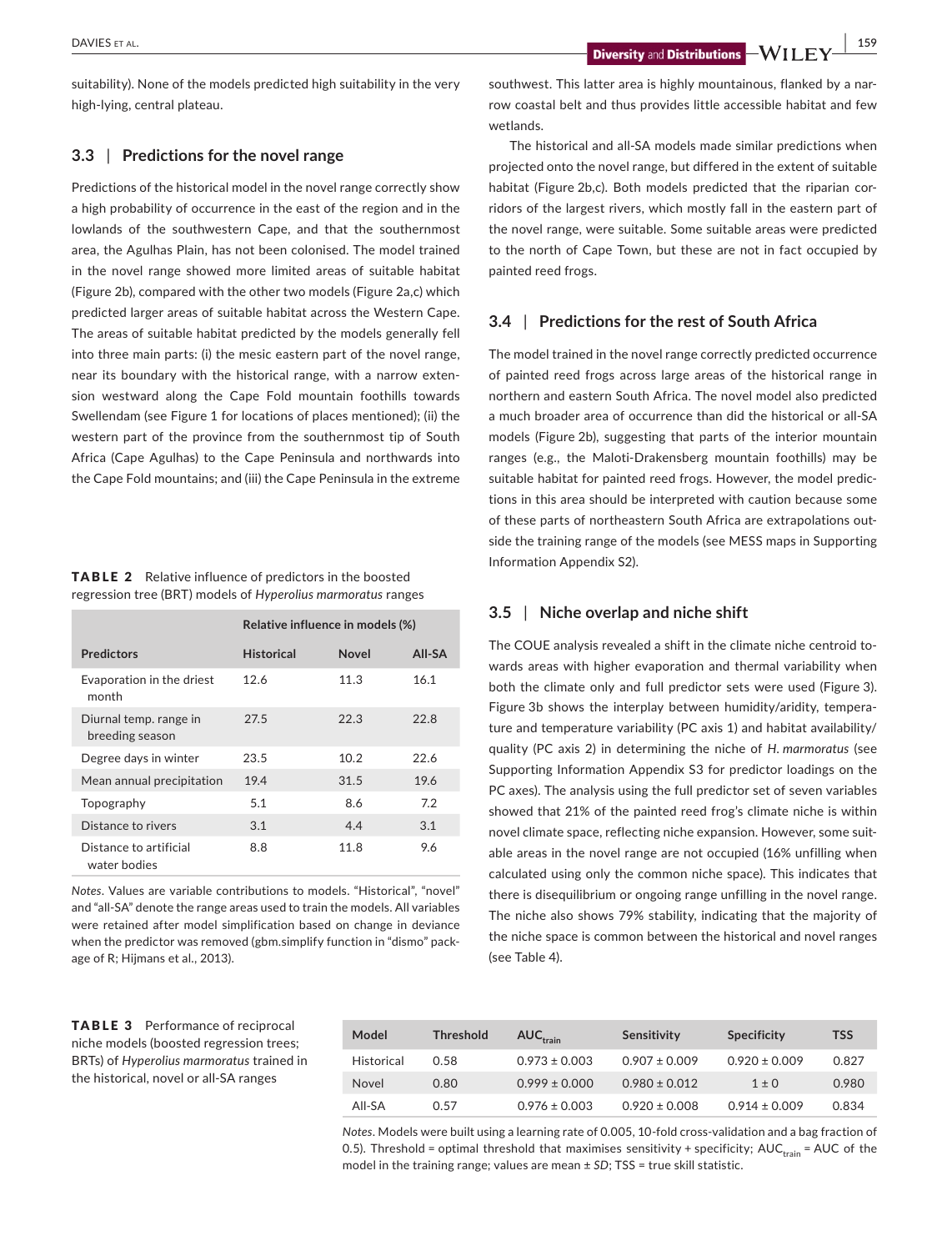

FIGURE 2 Model predictions from boosted regression tree models using the full predictor set. Models trained in the historical range (a), novel range (b) and all-SA range (c) show the predictions of probability of occurrence where red is high and yellow is low probability. Blue areas are those with no model prediction due to lack of occurrence and background data [Colour figure can be viewed at [wileyonlinelibrary.com\]](www.wileyonlinelibrary.com)

When climate predictors alone were used, niche overlap between the historical and novel niches was relatively high (Schoener's *D* = 0.43) and the niche similarity test (Warren et al., 2008) showed that the historical range and the novel niches were more similar than expected by chance (Table 4). When we included variables describing topography and distance to water bodies, however, niche similarity and niche overlap between the historical and novel ranges were reduced (Schoener's *D* = 0.24; Table 4). The hypothesis of niche similarity between the historical and novel niches was rejected when only climate predictors were used (Table 4).

# **3.6** | **Non-analogue environments**

The MESS analysis showed some areas of the historical range lying outside the range of predictor values used to train the novel model (see Supporting Information Appendix S2). However, many of these also fell outside the model background. Within the model background, the northeastern part of the historical range has intermediate environmental similarity values to the novel range, driven by differences in evaporation in January, reflecting the distinct rainfall seasonality of the historical and novel ranges. In contrast, predictor values in the novel range are a subset of those found in the historical range, with the exception of the highest peaks of the Cape Fold Mountains which are exceptionally cool and wet for South Africa. Because of the generally low level of climate dissimilarity within the model domain (see Supporting Information Appendix S2), we did not exclude non-analogue areas from the models but took them into account in interpreting model performance and predictions.

The nearest neighbour analysis of water bodies across the historical and novel ranges showed that water bodies were more closely spaced (i.e., more densely distributed) in the novel range (mean nearest neighbour distance ± *SD*, 326.8 ± 484.9 m) than in the historical range (455.6 ± 611.3 m; ANOVA:  $F_{1,431034}$  = 2620, *p* < 0.001).

# **4** | **DISCUSSION**

Using reciprocal modelling of the historical and novel ranges of the painted reed frog permits testing of ideas surrounding niche shifts and relates broad-scale patterns back to the life history of the species (Hill et al., 2012). The range expansion of *H. marmoratus* from its historical range in the northern and eastern coastal regions of South Africa to the Mediterranean ecosystems of the southern and southwestern Cape reflects a shift into a region that is in general drier and more thermally variable than the historical range. Our modelling revealed that diurnal temperature range in summer is an important variable influencing painted reed frog distributions in the historical range, suggesting that the metabolic challenge posed by diurnal temperature variation may reduce the breeding success and possibly survival of this small-bodied amphibian.

Consistent with this observation, our models showed that environmental variables relating to water availability (mean annual precipitation and distance to rivers and artificial water bodies) were more important in the novel range than they were in the historical range or across the combined historical and novel ranges (see Table 2). The availability of water in the form of rainfall and standing and flowing water bodies in the landscape, along with other potential drivers such as propagule pressure, could be a driver of expansion into climate space that was previously inaccessible. Similar trends have emerged for other taxa such as Odonata in Britain (Hickling,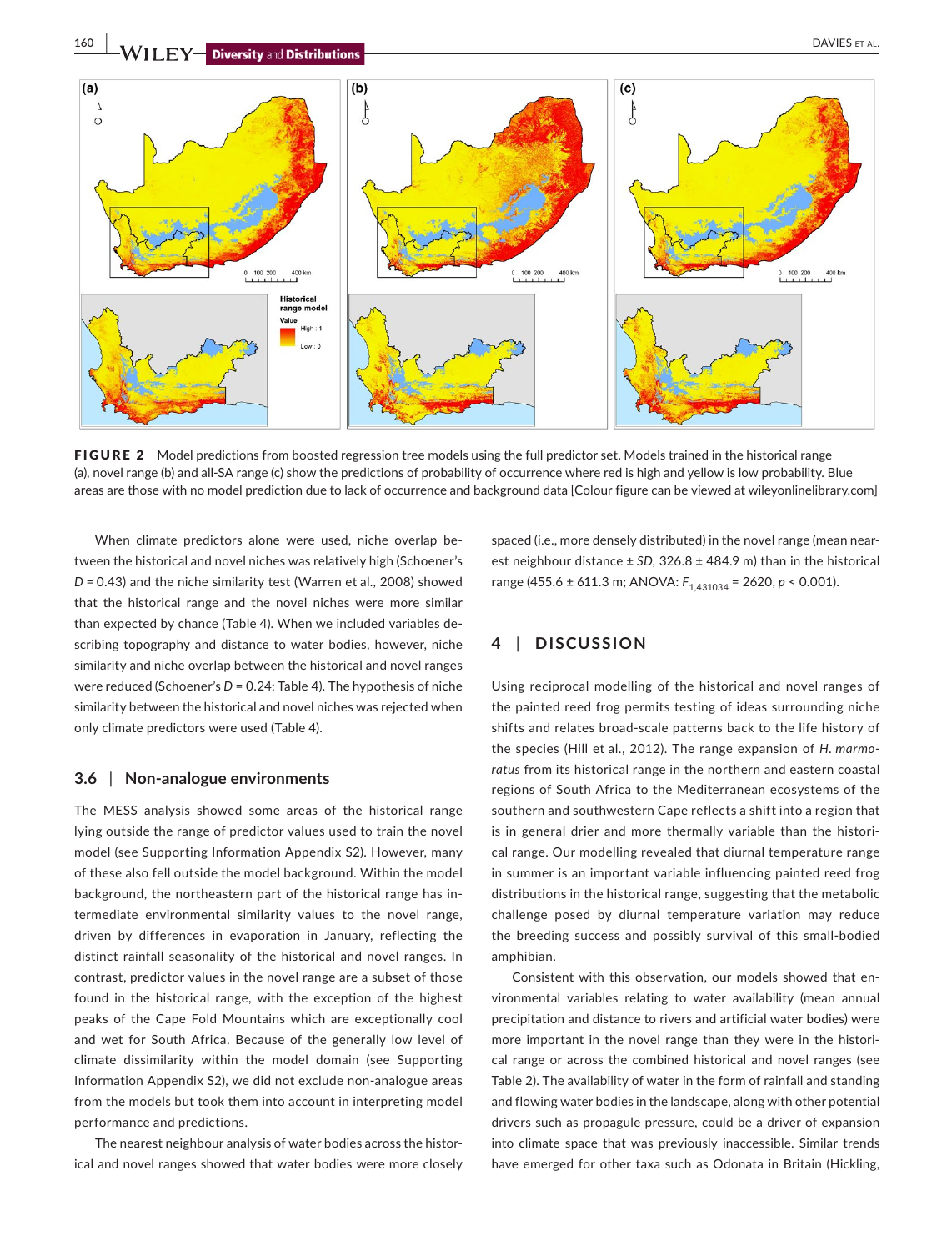**Diversity** and **Distributions**  $\rightarrow$  **WILEY**  $\rightarrow$  161

Roy, Hill, & Thomas, 2005), water birds in South Africa (Okes et al., 2008), and a highly invasive amphibian in Australia (Letnic, Webb, Jessop, Florance, & Dempster, 2014; Tingley, Vallinoto, Sequeira, & Kearney, 2014). Unoccupied niche space (indicated by niche unfilling) increased when the full set of predictors was used. The lower niche overlap with the full predictor set is likely due to increased unfilling (16% compared to 8%). This unfilled niche space in the novel range may point to future expansion (range disequilibrium), or may be inaccessible because of topographic barriers or lack of aquatic habitat. This is consistent with the observed large gaps in the distribution of the painted reed frog in mountainous areas of the novel range (Davies et al., 2013).

Areas in which our models did not provide congruence suggest that the model calibrated in the historical range predicted painted reed frog occurrence in most parts of the southernmost region of south Africa, for example the Agulhas Plain (see Figures 1 and 2), while the novel range models did not. Painted reed frogs may be excluded from this large (c.  $1,500 \text{ km}^2$ ) coastal plain by the lack of suitable water bodies there. This could be due to high salinity levels resulting from the underlying marine-derived sediments and strong inundation and drying cycles (Russell & Impson, 2006); alternatively, the area may in fact be suitable, but has not been colonised because of dispersal or other limitations. Interestingly, all the models predicted some suitable habitat for painted reed frogs on the inland



FIGURE 3 *Hyperolius marmoratus* Rapp niche shift in environmental space (a), derived from principal components analysis on the climate predictors (left) and the full predictor set (right). The blue shaded area is the unfilled niche; pink is the expansion area; and purple–grey is the stable niche area. Bounding lines (blue=historical range, red=novel range) show 100% of available climates (solid lines) and the 50% most frequent available climates (dashed lines). Arrows show centroid shift between the historical and novel ranges (red arrow = available climates, blue arrow = occupied climates). Correlation circle (b) shows the contribution of climate predictors (left) and all predictors (right) to the PCA axes. Loadings on the axes are shown in Supporting Information Appendix S3 [Colour figure can be viewed at [wileyonlinelibrary.com\]](www.wileyonlinelibrary.com)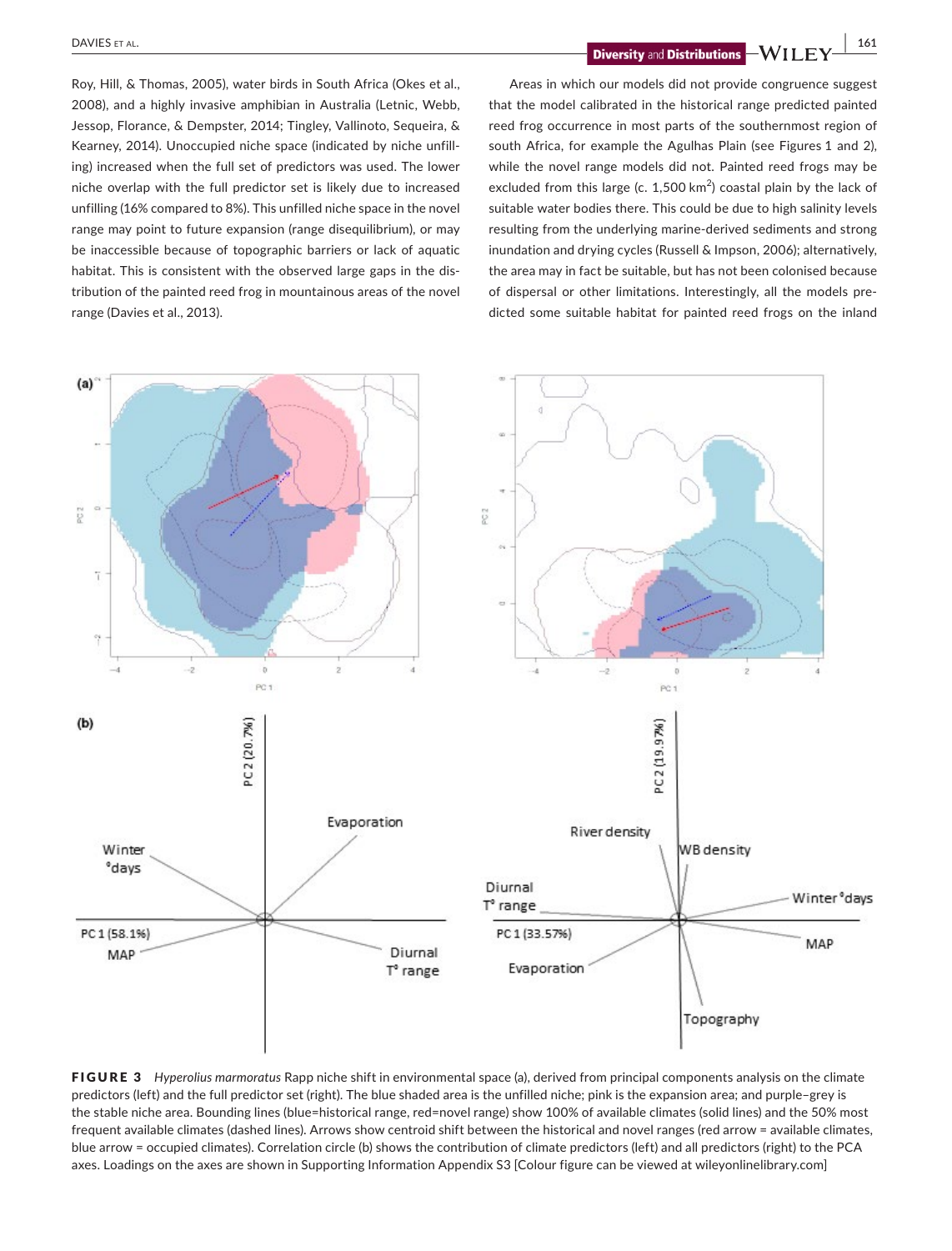| <b>TABLE 4</b> Niche metrics derived from principal components |
|----------------------------------------------------------------|
| analysis using the COUE approach (Guisan et al., 2014)         |

|                                                               | Climate<br>predictors only | <b>Full predictor</b><br>set |
|---------------------------------------------------------------|----------------------------|------------------------------|
| Niche overlap (Schoener's D)                                  | 0.43                       | 0.244                        |
| Niche similarity<br>(hist. $\rightarrow$ novel)               | $p = 0.010$                | $p = 0.109$                  |
| Niche similarity<br>(novel $\rightarrow$ hist.)               | $p = 0.010$                | $p = 0.129$                  |
| Niche expansion                                               | 20%                        | 21%                          |
| Niche stability                                               | 79%                        | 79%                          |
| Niche unfilling (using<br>common environmental<br>space only) | 8%                         | 16%                          |

plateau of South Africa (see Figure 2), in locations where only isolated instances of painted reed frog presence have been recorded to date (although the extent of this inland predicted range was much higher in the novel model). This implies that further range expansion in inland areas of the historical range may be possible in future.

As the SDMs in this study approximate the realised niche, they cannot explicitly determine the effects of biotic interactions, dispersal barriers or adaptation during the invasion process (see Kearney, 2006). Beyond the presence of specific land use features such as water bodies, interactions, barriers or adaptive processes may lead to a broader realised niche in the novel range than in the historical range (Guisan et al., 2014). The observed shift in niche for *H. marmoratus* may also be due to fewer or weaker biotic interactions in the novel range. For example, Tingley et al. (2014) found that the niche of *Rhinella marina* (the cane or marine toad) was unfilled in the native range because of the presence of a congeneric species, *R. schneideri* (rococo or Schneider's toad), with which it shares a stable hybrid zone, illustrating the role of interspecific interactions in structuring invasive species ranges. For *H. marmoratus*, competitive release may be important as there is only one co-occurring *Hyperolius* species in the novel range (*H. horstockii*, arum lily frog), compared with eight in the historical range.

Poynton & Broadley (1987) suggested that the absence of tropical frog species in the southwestern Cape at that time was due to slow post-Pleistocene dispersal rates. Our findings suggest that increased availability of artificial water bodies has facilitated an apparent niche shift; specifically, the expansion into areas of higher evaporation suggests that the presence of more artificial water bodies has shaped the extent of the painted reed frog's novel range. Reports of painted reed frog breeding populations at high-elevation inland locations in South Africa (Bishop, 2004) and a recent colonisation of the dry Western Cape hinterland at Barrydale (see Figure 1; Leslie R. Minter, personal communication) indicate that once these frogs are introduced, they are able to persist in anthropogenic habitats in seemingly unsuitable areas through source-sink dynamics (Davies et al., 2013). If this trend is replicated in the rest of South Africa, the increase in the artificial water bodies that can be used as

stepping stones (Florance et al., 2011) as well as permanent breeding habitats may result in a country-wide range expansion of this species in the future. Together, these results imply an active invasion by painted reed frogs based on the availability of suitable habitats that facilitate range expansion.

Painted reed frogs may have the capacity to further expand their range in South Africa through adaptive mechanisms. Davies et al. (2015) demonstrated plasticity of thermal tolerance and metabolism in the novel range. A broader range of environmental conditions across the novel distribution than the historical one suggests that the species is exposed to conditions which could drive a greater tolerance for dry, hot summer conditions. Such a change in physiological tolerance would allow a shift in the fundamental niche, as found in a few invasive plants (Broennimann et al., 2007) and ectothermic animals (Hill et al., 2013; McCann et al., 2014), and hypothesised for temperate organisms (Pauchard et al., 2016). Although painted reed frogs are highly desiccation resistant, they can lose substantial amounts of body water while active and showed little plasticity of evaporative water loss (Davies et al., 2015). Therefore, if the expansion into drier and more thermally variable areas is accompanied by a change in habitat use or behaviour this could provide additional sheltered microsites around rivers and water bodies to survive dry periods or thermal extremes.

In a study of climatic niche shifts in non-native reptiles and amphibians at a global scale, Li, Liu, Li, Petitpierre, and Guisan (2014) found that the proportion of niche shifts in these taxa was higher than for non-native Eurasian, North American and Australian plants (Petitpierre et al., 2012) or European birds (Strubbe, Broennimann, Chiron, & Matthysen, 2013). Li et al. (2014) found niche expansion metrics of over 10% in only 57% of the amphibian and reptile species studied, although two species showed over 90% niche expansion. Niche unfilling was found for over 80% of the ranges studied, leading Li et al. (2014) to suggest that the niche dynamics they observed may be due to dispersal limitations or altered biotic interactions in the invaded range. One of the most invasive amphibians, the cane toad, showed 13% niche expansion in its invaded Australian range relative to its native range (Tingley et al., 2014). Although it is difficult to directly compare niche metrics between disparate taxa and studies, the level of niche expansion that has accompanied the invasion of painted reed frogs within South Africa is relatively high compared with other studies on herpetofauna and niche overlap is relatively low.

# **5** | **CONCLUSIONS**

Our analyses identify a realised niche shift that has allowed painted reed frogs to occupy drier and more thermally variable habitats in their novel (invaded) range. The shift is likely mediated by artificial water bodies that provide additional buffered habitats, a key resource supplement for these small-bodied tropical frogs. The association of water bodies and range expansion in this study provides an important hypothesis of niche change causation in the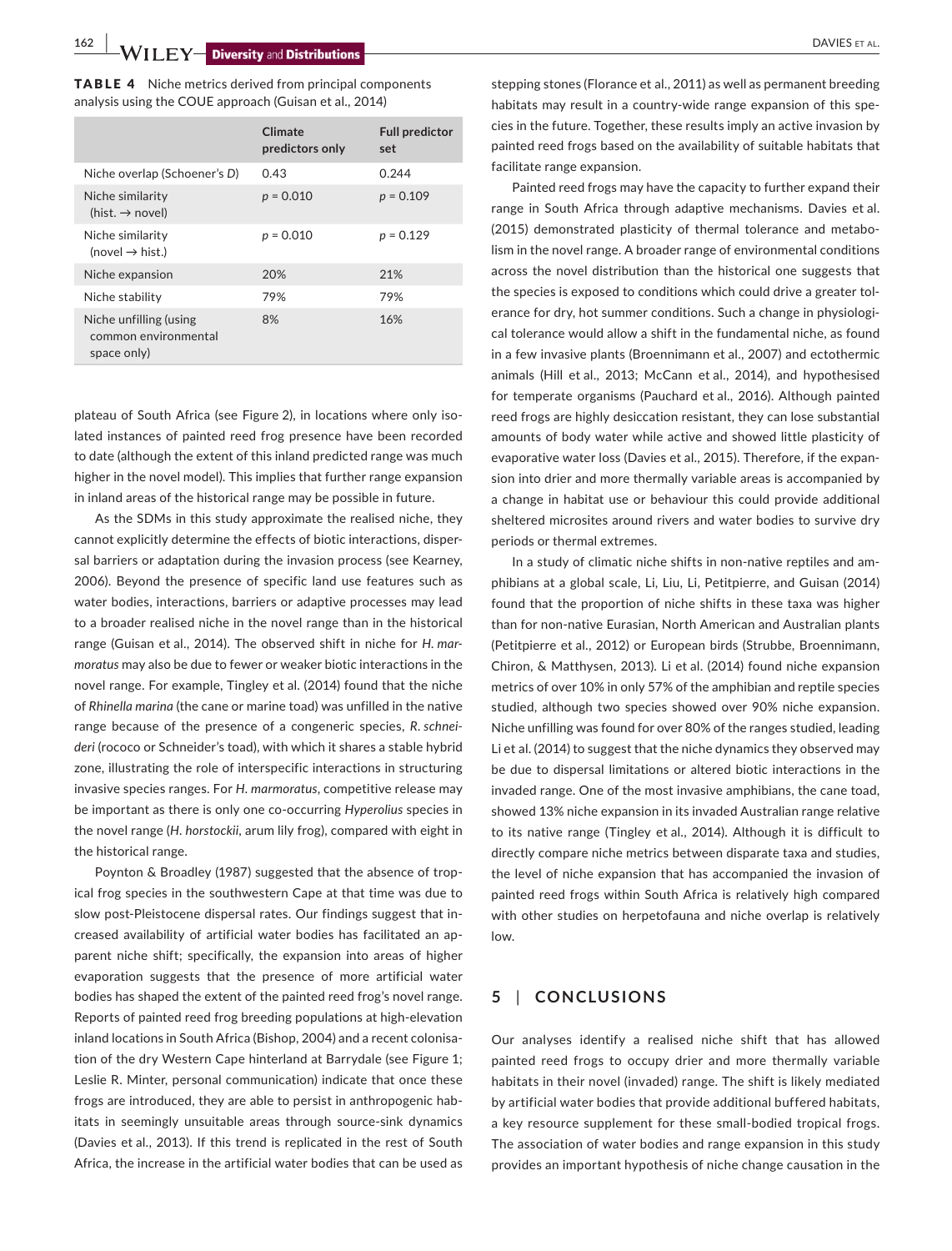painted reed frog. Given that similar patterns of range expansion in response to environmental change have been observed in other species and taxonomic groups (Hickling et al., 2005; Letnic et al., 2014; Okes et al., 2008; Tingley et al., 2014), we suggest that future work on invasive anuran species should consider the niche in terms of both climatic and landscape modification such as artificial water bodies. This would allow more accurate prediction of species invasions and range expansions in future, and help aid conservation strategies. While reciprocal modelling and ordination methods are able to detect signatures of niche shift, experimental evidence is needed to confirm the drivers and mechanisms behind these.

#### **ACKNOWLEDGEMENTS**

The authors are grateful to Graham Alexander, Lesley Hughes and Carlos Navas, Blaise Petitpierre as well as several anonymous reviewers for valuable comments on earlier versions of the manuscript. This work was funded by the DST-NRF Centre of Excellence for Invasion Biology; Stellenbosch University's Sub-Committee B (SJD); the National Research Foundation's Thuthuka Fund [grant number TTK20110727000022358] to SJD and the National Research Foundation Incentive Funding to SCT. Funders had no role in study design, data collection, analysis or interpretation.

### **CONFLICT OF INTEREST**

The authors declare no conflict of interest relevant to this work.

### **ORCID**

*Sarah J. Davie[s](http://orcid.org/0000-0003-2407-914X)* <http://orcid.org/0000-0003-2407-914X>

#### **REFERENCES**

- Barbet-Massin, M., Jiguet, F., Albert, C. H., & Thuiller, W. (2012). Selecting pseudo-absences for species distribution models: How, where and how many? *Methods in Ecology and Evolution*, *3*, 327–338. [https://doi.](https://doi.org/10.1111/j.2041-210X.2011.00172.x) [org/10.1111/j.2041-210X.2011.00172.x](https://doi.org/10.1111/j.2041-210X.2011.00172.x)
- Bishop, P. J. (2004). *Hyperolius marmoratus* Rapp, 1842. In L. R. Minter, M. Burger, J. A. Harrison, H. H. Braack, P. J. Bishop & D. Kloepfer (Eds.), *Atlas and red data book of the frogs of South Africa, Lesotho and Swaziland* (pp. 141–143). SI/MAB series #9. Washington, DC: Smithsonian Institution.
- Brainwood, M., & Burgin, S. (2009). Hotspots of biodiversity or homogeneous landscapes? Farm dams as biodiversity reserves in Australia. *Biodiversity and Conservation*, *18*, 3043–3052. [https://doi.](https://doi.org/10.1007/s10531-009-9623-5) [org/10.1007/s10531-009-9623-5](https://doi.org/10.1007/s10531-009-9623-5)
- Broennimann, O., Fitzpatrick, M. C., Pearman, P. B., Petitpierre, B., Pellissier, L., Yoccoz, N. G., … Guisan, A. (2012). Measuring ecological niche overlap from occurrence and spatial environmental data. *Global Ecology and Biogeography*, *21*, 481–497. [https://doi.](https://doi.org/10.1111/j.1466-8238.2011.00698.x) [org/10.1111/j.1466-8238.2011.00698.x](https://doi.org/10.1111/j.1466-8238.2011.00698.x)
- Broennimann, O., & Guisan, A. (2008). Predicting current and future biological invasions: Both native and invaded ranges matter. *Biology Letters*, *4*, 585–589.<https://doi.org/10.1098/rsbl.2008.0254>
- Broennimann, O., Treier, U. A., Muller-Scharer, H., Thuiller, W., Peterson, A. T., & Guisan, A. (2007). Evidence of climatic niche shift during

biological invasion. *Ecology Letters*, *10*, 701–709. [https://doi.](https://doi.org/10.1111/j.1461-0248.2007.01060.x) [org/10.1111/j.1461-0248.2007.01060.x](https://doi.org/10.1111/j.1461-0248.2007.01060.x)

- Channing, A. (2001). *Amphibians of central and southern Africa*. Pretoria, South Africa: Cornell University/Protea Bookhouse.
- Chiew, F. H. S., & McMahon, T. A. (1992). An Australian comparison of Penman's potential evapotranspiration estimates and Class A evaporation pan data. *Australian Journal of Soil Research*, *30*, 101–112. <https://doi.org/10.1071/SR9920101>
- Davies, S. J., Clusella-Trullas, S., Hui, C., & McGeoch, M. A. (2013). Farm dams facilitate amphibian invasion: Extra-limital range expansion of the painted reed frog in South Africa. *Austral Ecology*, *38*, 851–863. <https://doi.org/10.1111/aec.12022>
- Davies, S. J., McGeoch, M. A., & Clusella-Trullas, S. (2015). Plasticity of thermal tolerance and metabolism but not water loss in an invasive reed frog. *Comparative Biochemistry and Physiology, Part A*, *189*, 11– 20.<https://doi.org/10.1016/j.cbpa.2015.06.033>
- Di Cola, V., Broennimann, O., Petitpierre, B., Breiner, F. T., D'Amen, M., Randin, C., … Guisan, A. (2017). ecospat: an R package to support spatial analyses and modeling of species niches and distributions. *Ecography*, *40*, 1–14, (ver. 2.1.1).
- Du Preez, L., & Carruthers, V. (2009). *A complete guide to the frogs of Southern Africa*. Johannesburg, South Africa: Struik Nature.
- Early, R., & Sax, D. F. (2014). Climatic niche shifts between species' native and naturalized ranges raise concern for ecological forecasts during invasions and climate change. *Global Ecology and Biogeography*, *23*, 1356–1365.<https://doi.org/10.1111/geb.12208>
- Elith, J., Kearney, M., & Phillips, S. (2010). The art of modelling rangeshifting species. *Methods in Ecology and Evolution*, *1*, 330–342. <https://doi.org/10.1111/j.2041-210X.2010.00036.x>
- Elith, J., & Leathwick, J. R. (2009). Species distribution models: Ecological explanation and prediction across space and time. *Annual Review of Ecology, Evolution, and Systematics*, *40*, 677–697. [https://doi.](https://doi.org/10.1146/annurev.ecolsys.110308.120159) [org/10.1146/annurev.ecolsys.110308.120159](https://doi.org/10.1146/annurev.ecolsys.110308.120159)
- Elith, J., Leathwick, J. R., & Hastie, T. (2008). A working guide to boosted regression trees. *Journal of Animal Ecology*, *77*, 802–813. [https://doi.](https://doi.org/10.1111/j.1365-2656.2008.01390.x) [org/10.1111/j.1365-2656.2008.01390.x](https://doi.org/10.1111/j.1365-2656.2008.01390.x)
- Elith, J., Phillips, S. J., Hastie, T., Dudík, M., Chee, Y. E., & Yates, C. J. (2011). A statistical explanation of MaxEnt for ecologists. *Diversity and Distributions*, *17*, 43–57. <https://doi.org/10.1111/j.1472-4642.2010.00725.x>
- Fitzpatrick, M. C., Weltzin, J. F., Sanders, N. J., & Dunn, R. R. (2007). The biogeography of prediction error: Why does the introduced range of the fire ant over-predict its historical range? *Global Ecology and Biogeography*, *16*, 24–33. [https://doi.org/10.1111/j.1466-8238.](https://doi.org/10.1111/j.1466-8238.2006.00258.x) [2006.00258.x](https://doi.org/10.1111/j.1466-8238.2006.00258.x)
- Florance, D., Webb, J. K., Dempster, T., Kearney, M. R., Worthing, A., & Letnic, M. (2011). Excluding access to invasion hubs can contain the spread of an invasive vertebrate. *Proceedings of the Royal Society B*, *278*, 2900–2908. <https://doi.org/10.1098/rspb.2011.0032>
- Freeman, E. A., & Moisen, G. G. (2008a). A comparison of the performance of threshold criteria for binary classification in terms of predicted prevalence and kappa. *Ecological Modelling*, *217*, 48–58. <https://doi.org/10.1016/j.ecolmodel.2008.05.015>
- Freeman, E. A., & Moisen, G. G. (2008b). PresenceAbsence: An R package for presence absence analysis. *Journal of Statistical Software*, *23*, 1–31.
- Froneman, A., Mangnall, M., Little, R., & Crowe, T. (2001). Waterbird assemblages and associated habitat characteristics of farm ponds in the Western Cape, South Africa. *Biodiversity and Conservation*, *10*, 251–270. <https://doi.org/10.1023/A:1008904421948>
- Gallardo, B., Zieritz, A., & Aldridge, D. C. (2015). The importance of the human footprint in shaping the global distribution of terrestrial, freshwater and marine invaders. *PLoS One*, *10*, e0125801. [https://](https://doi.org/10.1371/journal.pone.0125801) [doi.org/10.1371/journal.pone.0125801](https://doi.org/10.1371/journal.pone.0125801)
- Guisan, A., Petitpierre, B., Broennimann, O., Daehler, C., & Kueffer, C. (2014). Unifying niche shift studies: Insights from biological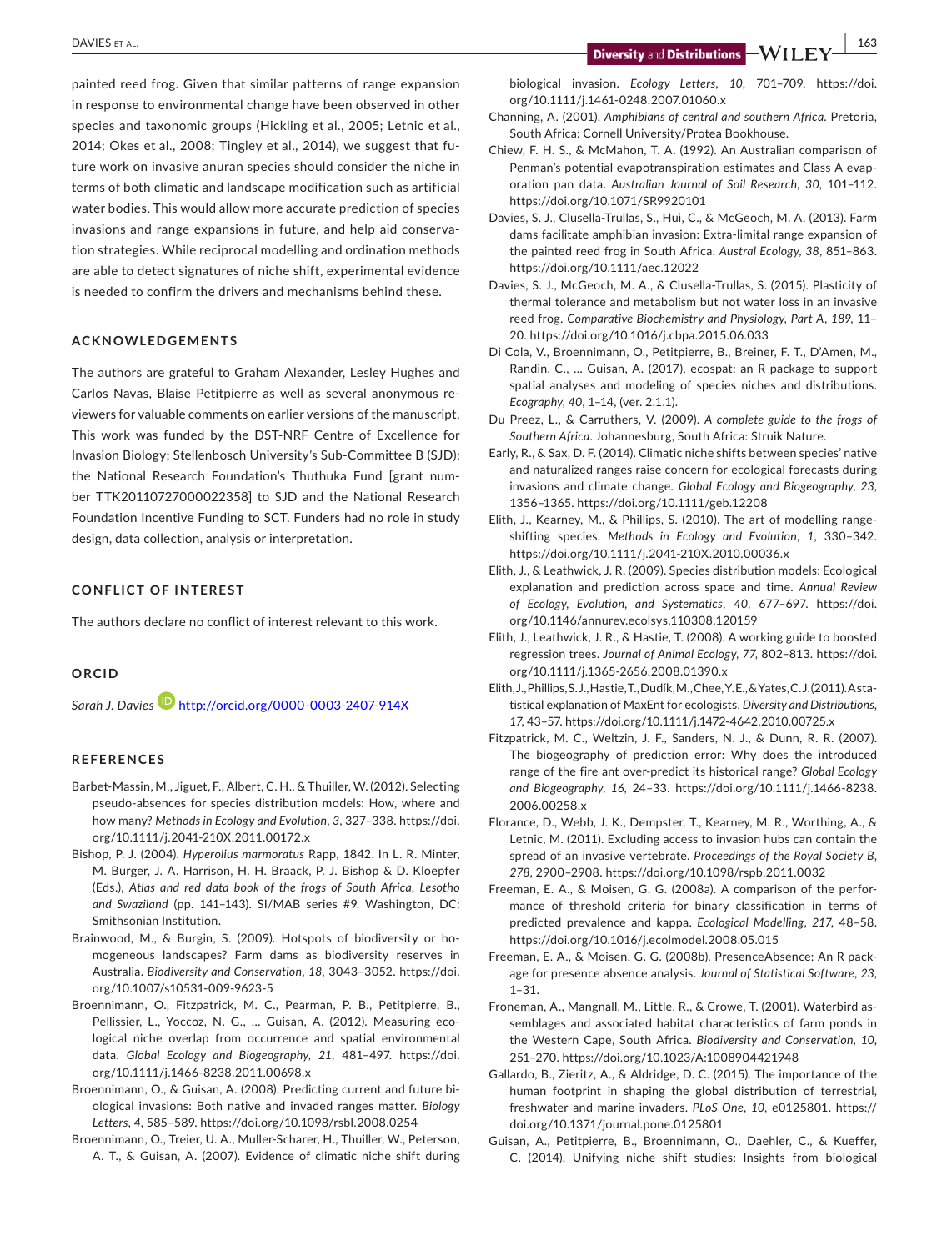**164 WILEY-Diversity** and **Distributions** 

invasions. *Trends in Ecology and Evolution*, *29*, 260–269. [https://doi.](https://doi.org/10.1016/j.tree.2014.02.009) [org/10.1016/j.tree.2014.02.009](https://doi.org/10.1016/j.tree.2014.02.009)

- Guisan, A., & Thuiller, W. (2005). Predicting species distribution: Offering more than simple habitat models. *Ecology Letters*, *8*, 993–1009. <https://doi.org/10.1111/j.1461-0248.2005.00792.x>
- Hazell, D., Hero, J.-M., Lindenmayer, D., & Cunningham, R. (2004). A comparison of constructed and natural habitat for frog conservation in an Australian agricultural landscape. *Biological Conservation*, *119*, 61–71.<https://doi.org/10.1016/j.biocon.2003.10.022>
- Hickling, R., Roy, D. B., Hill, J. K., & Thomas, C. D. (2005). A northward shift of range margins in British Odonata. *Global Change Biology*, *11*, 502–506. <https://doi.org/10.1111/j.1365-2486.2005.00904.x>
- Higgins, S. I., Richardson, D. M., Cowling, R. M., & Trinder-Smith, T. H. (1999). Predicting the landscape-scale distribution of alien plants and their threat to plant diversity. *Conservation Biology*, *13*, 303–313. <https://doi.org/10.1046/j.1523-1739.1999.013002303.x>
- Hijmans, R. J., Phillips, S., Leathwick, J., & Elith, J. (2013). *Package 'dismo'*. R package version 0.9-1. Retrieved from [http://cran.r-project.org/](http://cran.r-project.org/web/packages/dismo/index.html) [web/packages/dismo/index.html](http://cran.r-project.org/web/packages/dismo/index.html).
- Hill, M. P., Chown, S. L., & Hoffmann, A. A. (2013). A predicted niche shift corresponds with increased thermal resistance in an invasive mite, *Halotydeus destructor*. *Global Ecology and Biogeography*, *22*, 942–951. <https://doi.org/10.1111/geb.12059>
- Hill, M. P., Gallardo, B., & Terblanche, J. S. (2017). A global assessment of climatic niche shifts and human influence in insect invasions. *Global Ecology and Biogeography*, *26*, 679–689. [https://doi.org/10.1111/](https://doi.org/10.1111/geb.12578) [geb.12578](https://doi.org/10.1111/geb.12578)
- Hill, M. P., Hoffmann, A. A., Macfadyen, S., Umina, P. A., & Elith, J. (2012). Understanding niche shifts: Using current and historical data to model the invasive redlegged earth mite, *Halotydeus destructor*. *Diversity and Distributions*, *18*, 191–203. [https://doi.](https://doi.org/10.1111/j.1472-4642.2011.00844.x) [org/10.1111/j.1472-4642.2011.00844.x](https://doi.org/10.1111/j.1472-4642.2011.00844.x)
- Hockey, P. A. R., Sirami, C., Ridley, A. R., Midgley, G. F., & Babiker, H. A. (2011). Interrogating recent range changes in South African birds: confounding signals from land use and climate change present a challenge for attribution. *Diversity and Distributions*, *17*, 254–261.
- Kearney, M. (2006). Habitat, environment and niche: What are we modelling? *Oikos*, *115*, 186–191. [https://doi.org/10.1111/](https://doi.org/10.1111/j.2006.0030-1299.14908.x) [j.2006.0030-1299.14908.x](https://doi.org/10.1111/j.2006.0030-1299.14908.x)
- Kolbe, J. J., VanMiddlesworth, P. S., Losin, N., Dappen, N., & Losos, J. B. (2012). Climatic niche shift predicts thermal trait response in one but not both introductions of the Puerto Rican lizard *Anolis cristatellus* to Miami, Florida, USA. *Ecology and Evolution*, *2*, 1503–1516. [https://doi.](https://doi.org/10.1002/ece3.263) [org/10.1002/ece3.263](https://doi.org/10.1002/ece3.263)
- Kruger, G.P. (1983). *Terrain Morphology Map of Southern Africa*. Pretoria: Soil and Irrigation Research Institute, Department of Agriculture.
- Lee, C. (2002). Evolutionary genetics of invasive species. *Trends in Ecology and Evolution*, *17*, 386–391. [https://doi.org/10.1016/](https://doi.org/10.1016/S0169-5347(02)02554-5) [S0169-5347\(02\)02554-5](https://doi.org/10.1016/S0169-5347(02)02554-5)
- Letnic, M., Webb, J. K., Jessop, T. S., Florance, D., & Dempster, T. (2014). Artificial water points facilitate the spread of an invasive vertebrate in arid Australia. *Journal of Applied Ecology*, *51*, 795–803. [https://doi.](https://doi.org/10.1111/1365-2664.12232) [org/10.1111/1365-2664.12232](https://doi.org/10.1111/1365-2664.12232)
- Li, Y. M., Liu, X., Li, X. P., Petitpierre, B., & Guisan, A. (2014). Residence time, expansion toward the equator in the invaded range and native range size matter to climatic niche shifts in non-native species. *Global Ecology and Biogeography*, *23*, 1094–1104. [https://doi.org/10.1111/](https://doi.org/10.1111/geb.12191) [geb.12191](https://doi.org/10.1111/geb.12191)
- Lobos, G., & Measey, G. J. (2002). Invasive populations of *Xenopus laevis* (Daudin) in Chile. *Herpetological Journal*, *12*, 163–168.
- Mandle, L., Warren, D. L., Hoffmann, M. H., Townsend Peterson, A., Schmitt, J., & von Wettberg, E. J. (2010). Conclusions about niche expansion in introduced *Impatiens walleriana* populations depend on method of analysis. *PLoS One*, *5*, e15297. [https://doi.org/10.1371/](https://doi.org/10.1371/journal.pone.0015297) [journal.pone.0015297](https://doi.org/10.1371/journal.pone.0015297)
- Mateo, R. G., Croat, T. B., Felicísimo, Á. M., & Muñoz, J. (2010). Profile or group discriminative techniques? Generating reliable species distribution models using pseudo-absences and target-group absences from natural history collections. *Diversity and Distributions*, *16*, 84– 94. <https://doi.org/10.1111/j.1472-4642.2009.00617.x>
- McCann, S., Greenlees, M. J., Newell, D., & Shine, R. (2014). Rapid acclimation to cold allows the cane toad to invade montane areas within its Australian range. *Functional Ecology*, *28*, 1166–1174. [https://doi.](https://doi.org/10.1111/1365-2435.12255) [org/10.1111/1365-2435.12255](https://doi.org/10.1111/1365-2435.12255)
- Measey, G. J., Annecke, W., Davies, S. J., Dorse, C., Stafford, L., Tolley, K. A., & Turner, A. A. (2014). Cape collaborations for amphibian solutions. *FrogLog*, *109*, 46–47.
- Minter, L. R., Burger, M., Harrison, J. A., Braack, H. H., Bishop, P. J., & Kloepfer, D. (2004). *Atlas and red data book of the frogs of South Africa, Lesotho and Swaziland (SAFAP database)*. Washington, DC: Smithsonian Institution.
- Muirhead, J. R., Leung, B., van Overdijk, C., Kelly, D. W., Nandakumar, K., Marchant, K. R., & MacIsaac, H. J. (2006). Modelling local and longdistance dispersal of invasive emerald ash borer *Agrilus planipennis* (Coleoptera) in North America. *Diversity and Distributions*, *12*, 71–79. <https://doi.org/10.1111/j.1366-9516.2006.00218.x>
- Nel, J. L., Murray, K. M., Maherry, A. M., Petersen, C. P., Roux, D. J., Driver, A., … Nienaber, S. (2011). *Technical Report for the National Freshwater Ecosystem Priority Areas project. Report to the Water Research Commission*. WRC Report No. 1801/2/11. 150 pp.
- Okes, N. C., Hockey, P. A. R., & Cumming, G. S. (2008). Habitat use and life history as predictors of bird responses to habitat change. *Conservation Biology*, *22*, 151–162. [https://doi.](https://doi.org/10.1111/j.1523-1739.2007.00862.x) [org/10.1111/j.1523-1739.2007.00862.x](https://doi.org/10.1111/j.1523-1739.2007.00862.x)
- Olson, D. M., Dinerstein, E., Wikramanayake, E. D., Burgess, N. D., Powell, G. D. N., Underwood, E. C., … Kassem, K. R. (2001). Terrestrial ecoregions of the world: A new map of life on earth. *BioScience*, *51*, 933–938. [https://doi.](https://doi.org/10.1641/0006-3568(2001)051[0933:TEOTWA]2.0.CO;2) [org/10.1641/0006-3568\(2001\)051\[0933:TEOTWA\]2.0.CO;2](https://doi.org/10.1641/0006-3568(2001)051[0933:TEOTWA]2.0.CO;2)
- Parida, M., Hoffmann, A. A., & Hill, M. P. (2015). Climate change expected to drive habitat loss for two key herbivore species in an alpine environment. *Journal of Biogeography*, *42*, 1210–1221. [https://doi.](https://doi.org/10.1111/jbi.12490) [org/10.1111/jbi.12490](https://doi.org/10.1111/jbi.12490)
- Passmore, N. I., & Carruthers, V. C. (1995). *South African frogs, a complete guide*, Revised edn. Johannesburg, South Africa: Southern Book Publishers Pty. Ltd/Witwatersrand University Press.
- Pauchard, A., Milbau, A., Albihn, A., Alexander, J., Burgess, T., Daehler, C., … Kueffer, C. (2016). Non-native and native organisms moving into high elevation and high latitude ecosystems in an era of climate change: New challenges for ecology and conservation. *Biological Invasions*, *18*, 345–353. <https://doi.org/10.1007/s10530-015-1025-x>
- Pearman, P. B., Guisan, A., Broennimann, O., & Randin, C. F. (2007). Niche dynamics in space and time. *Trends in Ecology and Evolution*, *23*, 149–158.
- Peterson, A. T. (2003). Predicting the geography of species' invasions via ecological niche modelling. *Quarterly Review of Biology*, *78*, 419–433. <https://doi.org/10.1086/378926>
- Petitpierre, B., Kueffer, C., Broennimann, O., Randin, C., Daehler, C., & Guisan, A. (2012). Climatic niche shifts are rare among terrestrial plant invaders. *Science*, *335*, 1344–1348. [https://doi.org/10.1126/](https://doi.org/10.1126/science.1215933) [science.1215933](https://doi.org/10.1126/science.1215933)
- Poynton, J. C., & Broadley, D. G. (1987). Amphibia Zambesiaca 3. Rhacophoridae and Hyperoliidae. *Annals of the Natal Museum*, *28*, 161–229.
- R Development Core Team (2012). *R: A language and environment for statistical computing*. Version 2.15. Vienna, Austria: R Foundation for Statistical Computing. <http://cran.R-project.org>.
- Rapacciuolo, G., Roy, D. B., Gillings, S., Fox, R., Walker, K., & Purvis, A. (2012). Climatic associations of British species distributions show good transferability in time but low predictive accuracy for range